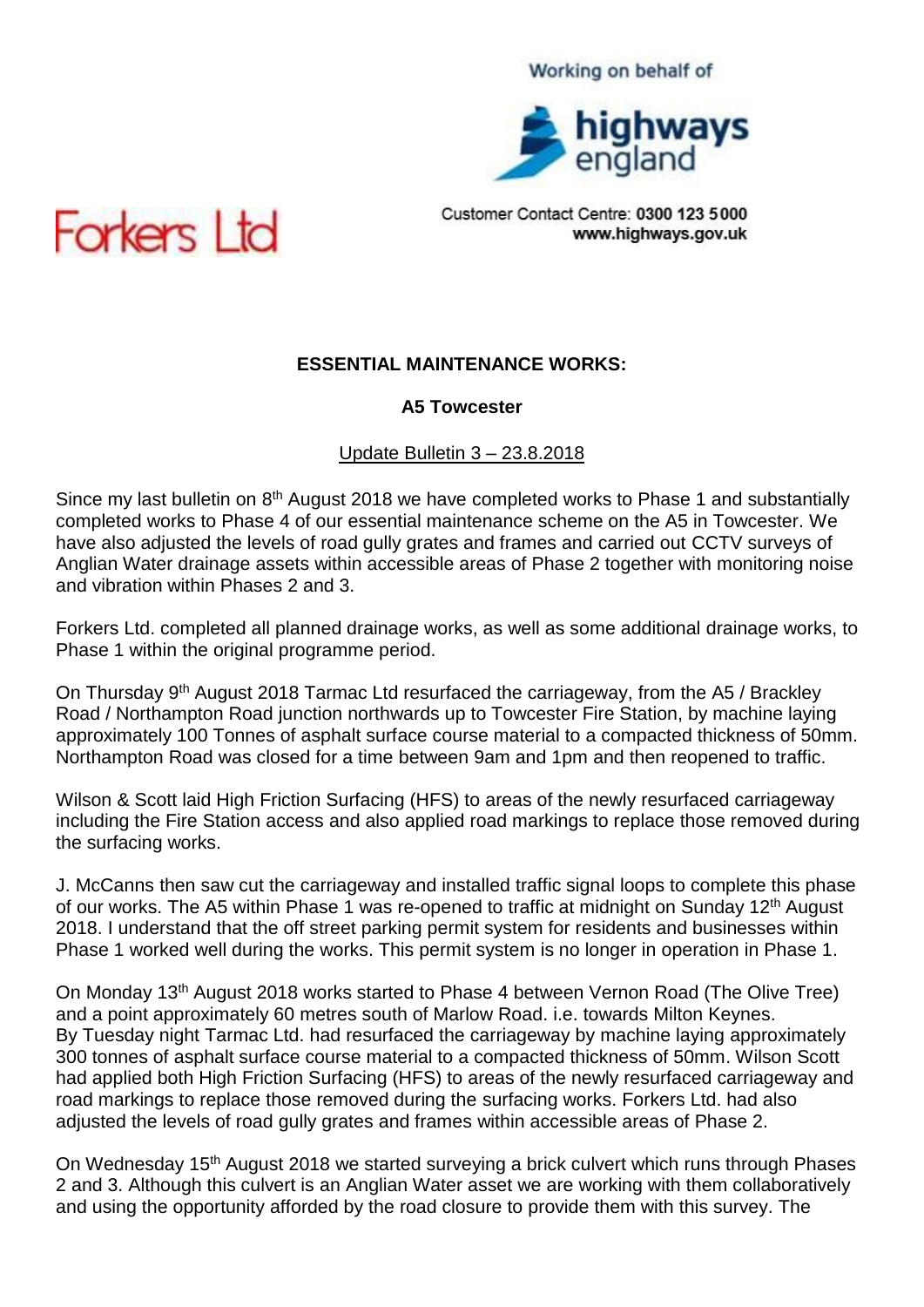# highways<br>england

Working on behalf of

Customer Contact Centre: 0300 123 5000 www.highways.gov.uk



information we provide will enable Anglian Water to prepare a schedule of any repairs found to be necessary with the intention of carrying them out during the road closure.

On Thursday 16<sup>th</sup> August 2018 we had started cleaning existing road gullies and surface water drainage pipes in Phase 4 with a jetting machine to allow the use of specialist cameras to carry out CCTV inspections of the carrier pipes. However, after two near miss incidents when drivers ignored the traffic control system and put our workforce at risk of serious injury or death, the decision was taken to put the safety and welfare of the public and our workforce first and suspend these drainage works. We had intended to continue trenchless drainage works to Phase 4 on Friday 17th and Saturday 18th August and to phases 2 and 3 during this week but these have all been affected by suspension of the works. We will be returning to Phase 4 to cleanse existing surface water drainage carrier pipes with a jetting machine, use specialist cameras to carry out CCTV inspections of the drainage runs and carry out repairs where required using trenchless technology only. These works will now be carried out sometime after work restarts on 28<sup>th</sup> August when the road is closed to through traffic and our workforce can operate in a safer environment. The off street parking permit system for residents within Phase 4 will not be required during these drainage works.

The A5 was reopened to through traffic at approximately 8pm on Thursday 16<sup>th</sup> August 2018.

Since then we have installed 'tell tales' to the frontages of seven properties fronting the A5 which will allow us to monitor any effects of vibration to these properties. We are also continually monitoring noise in Phases 2 and 3.

We have also been completing non-intrusive investigations to find the locations of gas and other services to properties within Phase 2 and are continuing to do so.

Following the August Bank Holiday, **from approximately 7am on Tuesday 28th August 2018**  works will start to **Phase 2a and 2b (part)** with a full road closure of the A5 southwards from the Saracens Head Hotel, past Park Street to a point half way along the Market Square parking area near J and A and The Co-operative Food store. It was originally intended that Phase 2a would end at the north end of the Market Square parking area near the Sponne Shopping Centre. However, in order to make the disabled parking bays in Market Square available at all times during our works, it is necessary to merge Phase 2a with part of Phase 2b. This will allow access to the disabled parking bays from the south (Richmond Road) from 28th August 2018 and from the north (A5 / Brackley Road / Northampton Road junction) when works to these merged phases have been completed. **NB** with the exception of delivery vehicles and permit holders, only vehicles displaying disability parking permits will be allowed into the parking area. As there are a limited number of parking spaces available I shall be grateful if those using them would try to keep their stay as short as possible. Delivery vehicles will be operating in the same area so please follow the instructions of our Traffic Marshal and drive with caution.

During works to these merged phases the unloading area for vehicles delivering to shops and businesses will be slightly further south than originally intended but still accessed from Richmond Road.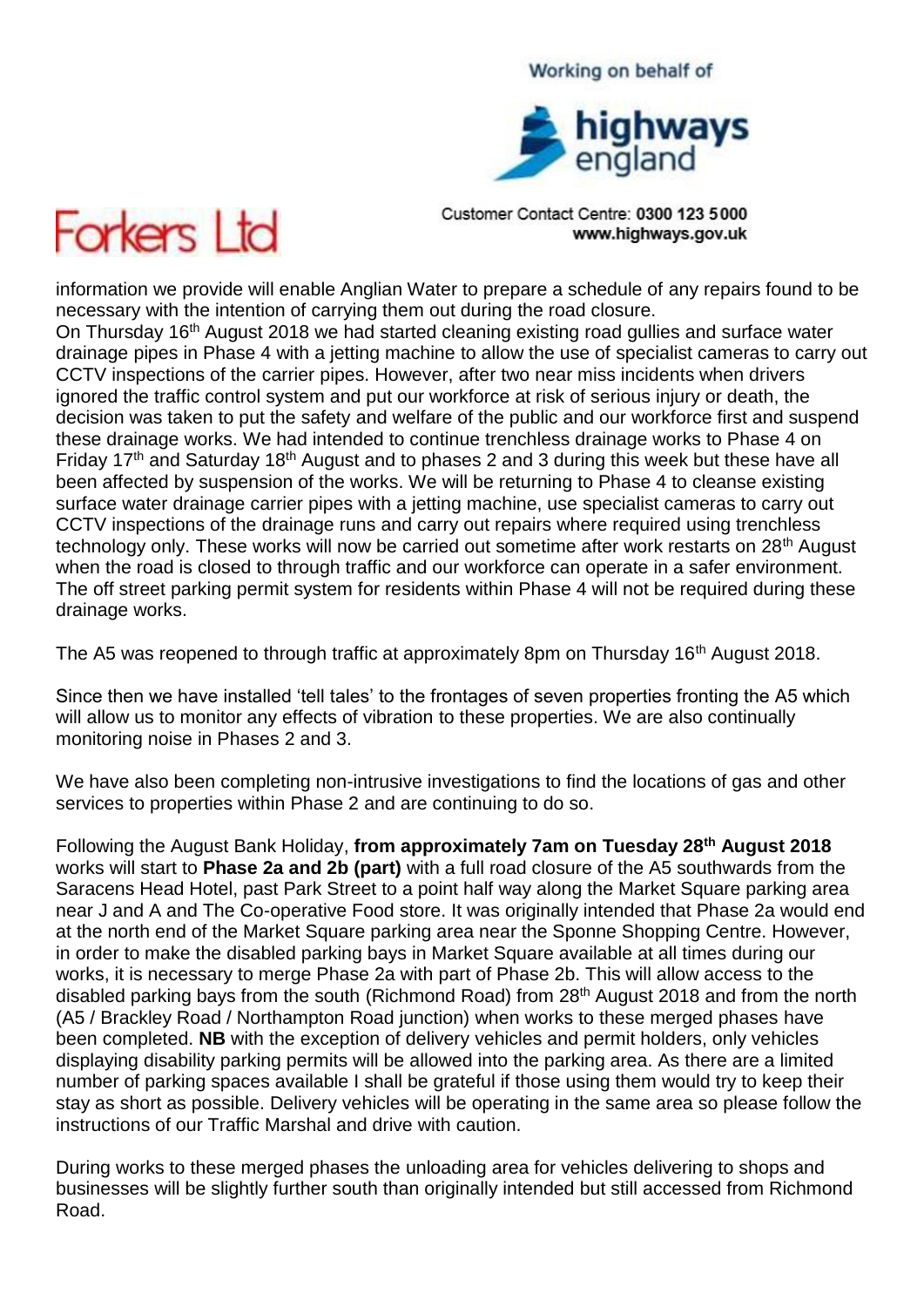# highways

Working on behalf of

Customer Contact Centre: 0300 123 5000 www.highways.gov.uk



**Park Street will temporarily become two way with access from and egress to Brackley Road only. Chantry Lane will be closed to traffic from the A5 and Moat Lane will temporarily become two way with access from and egress to Northampton Road only.** The winding section of Moat Lane will be controlled by temporary two way traffic signal control. From 9<sup>th</sup> September 2018 for approximately three weeks, we are working collaboratively with local businesses by providing a slot in our programme for urgent repairs to be carried out to Chantry House by others during the closure of Chantry Lane. This work will be carried out from scaffolding erected in Chantry Lane but pedestrian access will be available beneath the scaffolding. From the same date and during the same period we are working collaboratively with local businesses to provide a slot in our programme for urgent repairs to be carried out to the Town Hall by others. This work will also be carried out from scaffolding erected along the A5 Watling Street side of the building. This scaffolding will not affect access for delivery and other permitted vehicles.

Our planned works to Phase 2a and 2b (part) includes the following: milling and removal of the existing carriageway surface to a depth of 50mm, cleaning of existing surface water carrier pipes with a jetting machine, using specialist cameras to carry out CCTV inspections of the drainage runs and carry out repairs using trenchless technology whenever possible, repairs to collapsed pipes where required, installation of new road gullies and surface water pipes, permanent reinstatement of footway around road gullies with block paving or asphalt, relaying of granite kerbs and channels around road gullies, replacement of ironwork where required i.e. access chamber covers and frames and gully grates and frames, removal of sections of the existing reinforced concrete road slab affected by road gully and pipeline installation and above the existing low pressure gas main, permanent reinstatement of reinforced concrete road slab, saw cutting contraction and crack inducer joints in new reinforced concrete slab, applying tack coat to the milled surface and then machine laying asphalt surface course material to a compacted thickness of 50mm, laying High Friction Surfacing (HFS) to areas of the newly resurfaced carriageway, applying road markings to replace those removed during the surfacing works and installing traffic signal loops and road studs.

Our working areas will be protected by a mix of 1.8 metres high weldmesh fencing panels with acoustic barriers attached where required and 1.2 metres high pedestrian crowd barriers. Pedestrian crossing points will be installed at regular intervals with tarmac ramps provided.

An archaeologist has been appointed to maintain a watching brief during excavation of new gullies and carrier pipes.

**NB**: Please note that all our planned road works may be subject to change due to weather conditions or unforeseen circumstances.

Towcester is open for business as usual during these essential works and all of the public car parks are accessible so please use your local shops, bars and restaurants and ask others to do the same. I'm sure that your local business community would appreciate it.